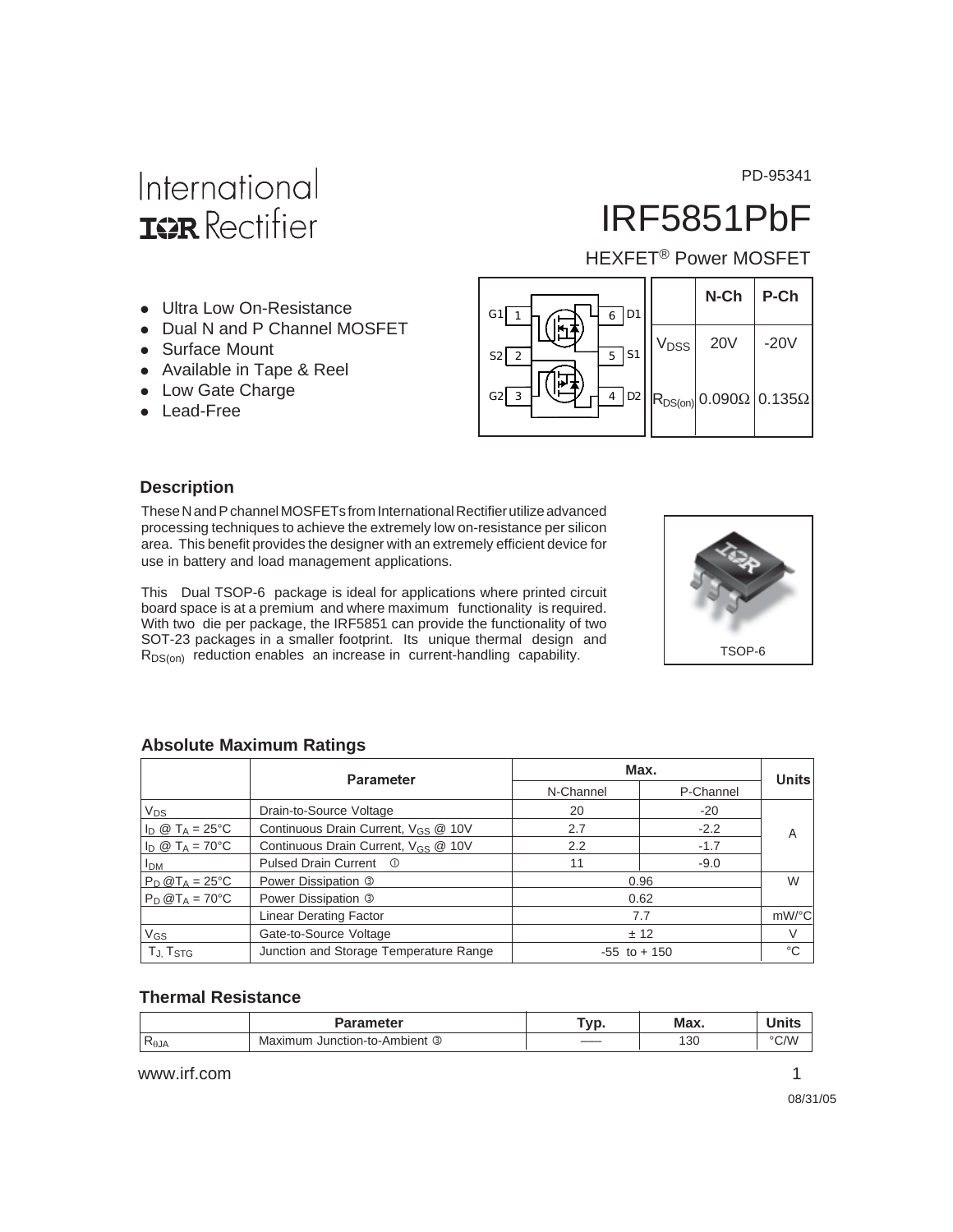# International<br>TRR Rectifier

### $\blacksquare$  Electrical Characteristics @ T」 = 25°C (unless otherwise specified)

|                                           | Parameter                            |                  | Min.                            |                               | Typ. Max. Units          |          | Conditions                                             |  |  |
|-------------------------------------------|--------------------------------------|------------------|---------------------------------|-------------------------------|--------------------------|----------|--------------------------------------------------------|--|--|
| $V_{(BR)DSS}$                             | Drain-to-Source Breakdown Voltage    | $N-Ch$ 20        |                                 | $\overline{\phantom{m}}$      |                          | $\vee$   | $V_{GS} = 0V$ , $I_D = 250 \mu A$                      |  |  |
|                                           |                                      | $P-Ch$ -20       |                                 | $\overline{\phantom{0}}$      |                          |          | $V_{GS} = 0V$ , $I_D = -250 \mu A$                     |  |  |
| $\Delta V_{\rm (BR)DSS}/\Delta T_{\rm J}$ | Breakdown Voltage Temp. Coefficient  | $N$ -Ch          | $\overline{\phantom{m}}$        | 0.016                         | $\overline{\phantom{m}}$ | V/°C     | Reference to $25^{\circ}$ C, $I_D = 1mA$               |  |  |
|                                           |                                      | $P-Ch$           | $\overline{\phantom{m}}$        | $-0.011$                      |                          |          | Reference to $25^{\circ}$ C, $I_D = -1$ mA             |  |  |
| $R_{DS(ON)}$                              | Static Drain-to-Source On-Resistance | N-Ch             |                                 | $\overline{\phantom{m}}$      | 0.090                    | $\Omega$ | $V_{GS} = 4.5V$ , $I_D = 2.7A$ <sup>②</sup>            |  |  |
|                                           |                                      |                  |                                 | $\overbrace{\phantom{13333}}$ | 0.120                    |          | $V_{GS} = 2.5V$ , $I_D = 2.2A$<br>$\circledcirc$       |  |  |
|                                           |                                      | P-Ch             |                                 |                               | 0.135                    |          | $V_{GS} = -4.5V$ , $I_D = -2.2A$<br>$\circled{2}$      |  |  |
|                                           |                                      |                  |                                 |                               | 0.220                    |          | $V_{GS} = -2.5V$ , $I_D = -1.7A$<br>$\circledcirc$     |  |  |
| $V_{GS(th)}$                              | Gate Threshold Voltage               | $N$ -Ch $ 0.60 $ |                                 | $\overline{\phantom{m}}$      | 1.25                     | $\vee$   | $V_{DS} = V_{GS}$ , $I_D = 250 \mu A$                  |  |  |
|                                           |                                      | $P-Ch$ -0.45     |                                 | $\overline{\phantom{m}}$      | $-1.2$                   |          | $V_{DS} = V_{GS}$ , $I_D = -250 \mu A$                 |  |  |
| $g_{fs}$                                  | <b>Forward Transconductance</b>      | $N-Ch$ 5.2       |                                 |                               |                          | S        | $V_{DS} = 10V$ , $I_D = 2.7A$ ②                        |  |  |
|                                           |                                      | $P-Ch$ 3.5       |                                 |                               |                          |          | $V_{DS}$ = -10V, $I_D$ = -2.2A $\oslash$               |  |  |
|                                           |                                      | $N$ -Ch $ $      | $\overline{\phantom{0}}$        |                               | 1.0                      |          | $V_{DS}$ = 16 V, $V_{GS}$ = 0V                         |  |  |
| $I_{DSS}$                                 | Drain-to-Source Leakage Current      | $P-Ch$           | $\overline{\phantom{m}}$        |                               | $-1.0$                   | μA       | $V_{DS}$ = -16V, $V_{GS}$ = 0V                         |  |  |
|                                           |                                      | $N$ -Ch $\vert$  |                                 |                               | 25                       |          | $V_{DS} = 16 V$ , $V_{GS} = 0V$ , $T_J = 70$ °C        |  |  |
|                                           |                                      | $P-Ch$           |                                 | $\overline{\phantom{0}}$      | $-25$                    |          | $V_{DS}$ = -16V, $V_{GS}$ = 0V, $T_J$ = 70°C           |  |  |
| lgss                                      | Gate-to-Source Forward Leakage       | $N-P$            |                                 | $\overline{\phantom{0}}$      | ±100                     |          | $V_{GS} = \pm 12V$                                     |  |  |
| $Q_{q}$                                   | <b>Total Gate Charge</b>             | $N$ -Ch $ $      | $\overline{\phantom{m}}$        | 4.0                           | 6.0                      |          | N-Channel                                              |  |  |
|                                           |                                      | $P-Ch$           | $\overline{\phantom{m}}$        | 3.6                           | 5.4                      |          | $I_D = 2.7A$ , $V_{DS} = 10V$ , $V_{GS} = 4.5V$        |  |  |
| $Q_{\text{qs}}$                           | Gate-to-Source Charge                | $N$ -Ch          | $\overline{\phantom{m}}$        | 0.95                          | $\qquad \qquad -$        | nC       | $^{\circ}$                                             |  |  |
|                                           |                                      | $P-Ch$           | $\overline{\phantom{m}}$        | 0.66                          | $\overline{\phantom{0}}$ |          | P-Channel                                              |  |  |
| $Q_{\text{dd}}$                           | Gate-to-Drain ("Miller") Charge      | $N$ -Ch $\vert$  | $\hspace{0.1mm}-\hspace{0.1mm}$ | 0.83                          |                          |          | $I_D$ = -2.2A, $V_{DS}$ = -10V, $V_{GS}$ = -4.5V       |  |  |
|                                           |                                      | $P-Ch$           | $\overline{\phantom{m}}$        | 5.7                           |                          |          |                                                        |  |  |
| $t_{d(on)}$                               | Turn-On Delay Time                   | $N$ -Ch $ $      | $\overline{\phantom{m}}$        | 6.6                           |                          |          | N-Channel                                              |  |  |
|                                           |                                      | $P-Ch$           | $\overline{\phantom{m}}$        | 8.3                           |                          |          | $V_{DD}$ = 10V, $I_D$ = 1.0A, $R_G$ = 6.2 $\Omega$ ,   |  |  |
| t,                                        | <b>Rise Time</b>                     | $N$ -Ch $ $      |                                 | 1.2                           |                          |          | $V_{GS} = 4.5V$                                        |  |  |
|                                           |                                      | $P-Ch$           | $\hspace{0.1mm}-\hspace{0.1mm}$ | 14                            |                          | ns       | $\circled{2}$                                          |  |  |
| $t_{d(off)}$                              | <b>Turn-Off Delay Time</b>           | $N$ -Ch          |                                 | 15                            |                          |          | P-Channel                                              |  |  |
|                                           |                                      | $P-Ch$           |                                 | 31                            | $\overline{\phantom{0}}$ |          | $V_{DD}$ = -10V, $I_D$ = -1.0A, $R_G$ = 6.0 $\Omega$ , |  |  |
| t                                         | Fall Time                            | $N$ -Ch          |                                 | 2.4                           | $\overline{\phantom{0}}$ |          | $V_{GS} = -4.5V$                                       |  |  |
|                                           |                                      | P-Ch             |                                 | 28                            | $\overline{\phantom{0}}$ |          |                                                        |  |  |
| $C_{iss}$                                 | Input Capacitance                    | $N$ -Ch          |                                 | 400                           |                          |          | N-Channel                                              |  |  |
|                                           |                                      | $P-Ch$           |                                 | 320                           | $\overline{\phantom{0}}$ |          | $V_{GS} = 0V$ , $V_{DS} = 15V$ , $f = 1.0$ MHz         |  |  |
| $\mathrm{C_{oss}}$                        | Output Capacitance                   | $N$ -Ch          |                                 | 48                            |                          | pF       |                                                        |  |  |
|                                           |                                      | $P-Ch$           |                                 | 56                            | $\overline{\phantom{0}}$ |          | P-Channel                                              |  |  |
| $C_{\text{rss}}$                          | Reverse Transfer Capacitance         | $N$ -Ch          |                                 | 32                            |                          |          | $V_{GS} = 0V$ , $V_{DS} = -15V$ , $f = 1.0 MHz$        |  |  |
|                                           |                                      | P-Ch             |                                 | 40                            |                          |          |                                                        |  |  |

#### **Source-Drain Ratings and Characteristics**

|                 | Parameter                              |         | Min. |     |         | Typ.   Max.   Units | Conditions                                                                      |
|-----------------|----------------------------------------|---------|------|-----|---------|---------------------|---------------------------------------------------------------------------------|
|                 | Continuous Source Current (Body Diode) | N-Ch    |      |     | 0.96    |                     |                                                                                 |
| ls              |                                        | P-Ch    |      |     | $-0.96$ | A                   |                                                                                 |
|                 |                                        | $N$ -Ch |      |     | 11      |                     |                                                                                 |
| $I_{SM}$        | Pulsed Source Current (Body Diode) ①   | $P-Ch$  |      |     | $-9.0$  |                     |                                                                                 |
|                 |                                        | $N$ -Ch |      |     | 1.2     |                     | $T_{\rm J}$ = 25°C, $I_{\rm S}$ = 0.96A, $V_{\rm GS}$ = 0V $\oslash$            |
| V <sub>SD</sub> | Diode Forward Voltage                  | P-Ch    |      |     | $-1.2$  |                     | $T_{\rm J} = 25^{\circ}$ C, $I_{\rm S} = -0.96$ A, $V_{\rm GS} = 0$ V $\oslash$ |
|                 |                                        | $N$ -Ch |      | 25  | 38      | ns                  | N-Channel                                                                       |
| $t_{rr}$        | Reverse Recovery Time                  | $P-Ch$  |      | 23  | 35      |                     | $T_1 = 25^{\circ}$ C, $I_F = 0.96$ A, di/dt = 100A/us                           |
|                 |                                        | $N$ -Ch |      | 6.5 | 9.8     | nC                  | P-Channel                                                                       |
| $Q_{rr}$        | Reverse Recovery Charge                | P-Ch    |      | 7.7 | 12      |                     | $T_{\rm J} = 25^{\circ}$ C, I <sub>F</sub> = -0.96A, di/dt = -100A/us           |

#### **Notes:**

Repetitive rating; pulse width limited by

max. junction temperature. ( See fig. 10 & 26 ) Pulse width ≤ 400µs; duty cycle ≤ 2%.

 $\textcircled{3}$  Surface mounted on FR-4 board,  $t \leq 10$ sec.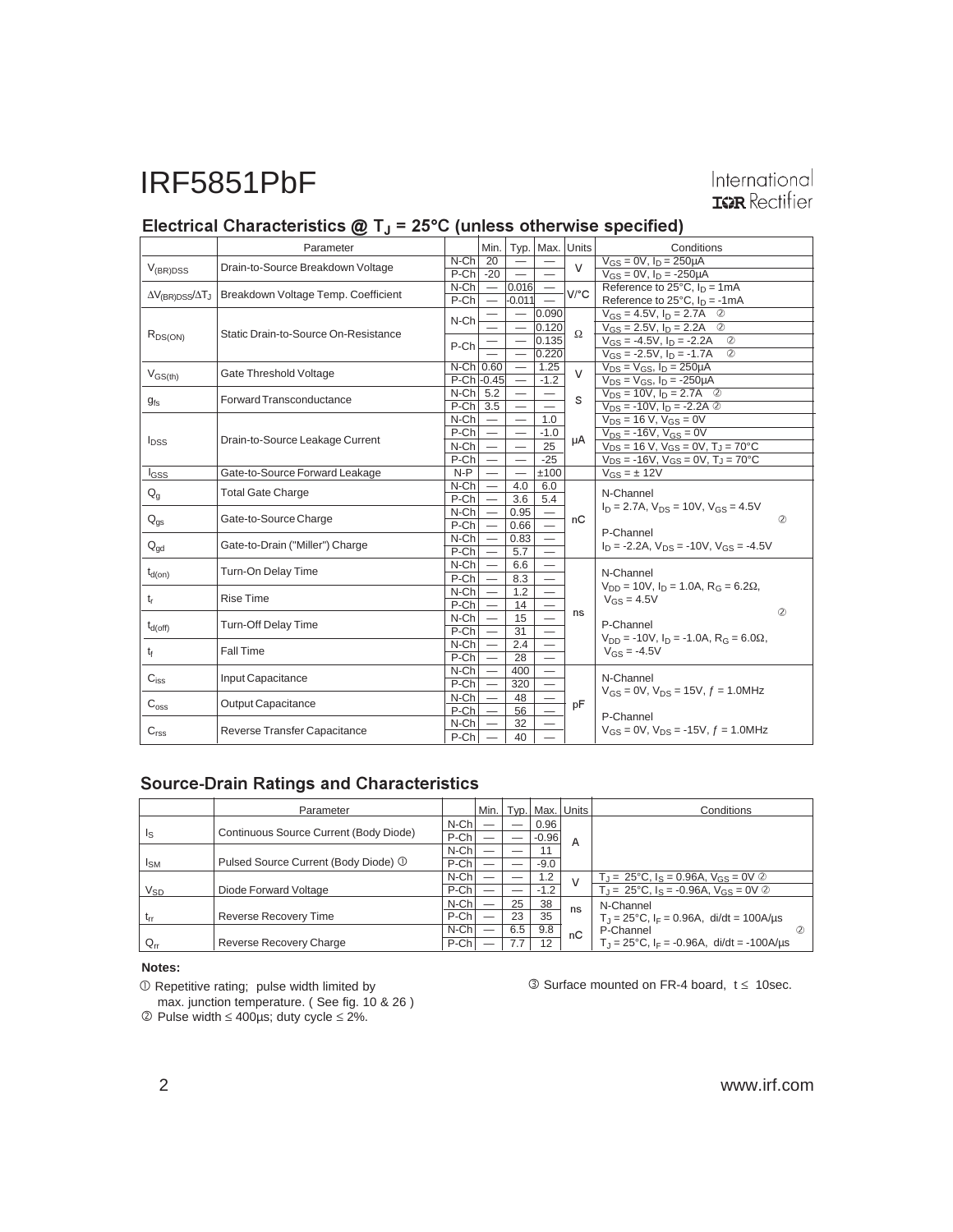





N-Channel

**Fig 1.** Typical Output Characteristics **Fig 2.** Typical Output Characteristics



**Fig 3.** Typical Transfer Characteristics



**Fig 4.** Normalized On-Resistance Vs. Temperature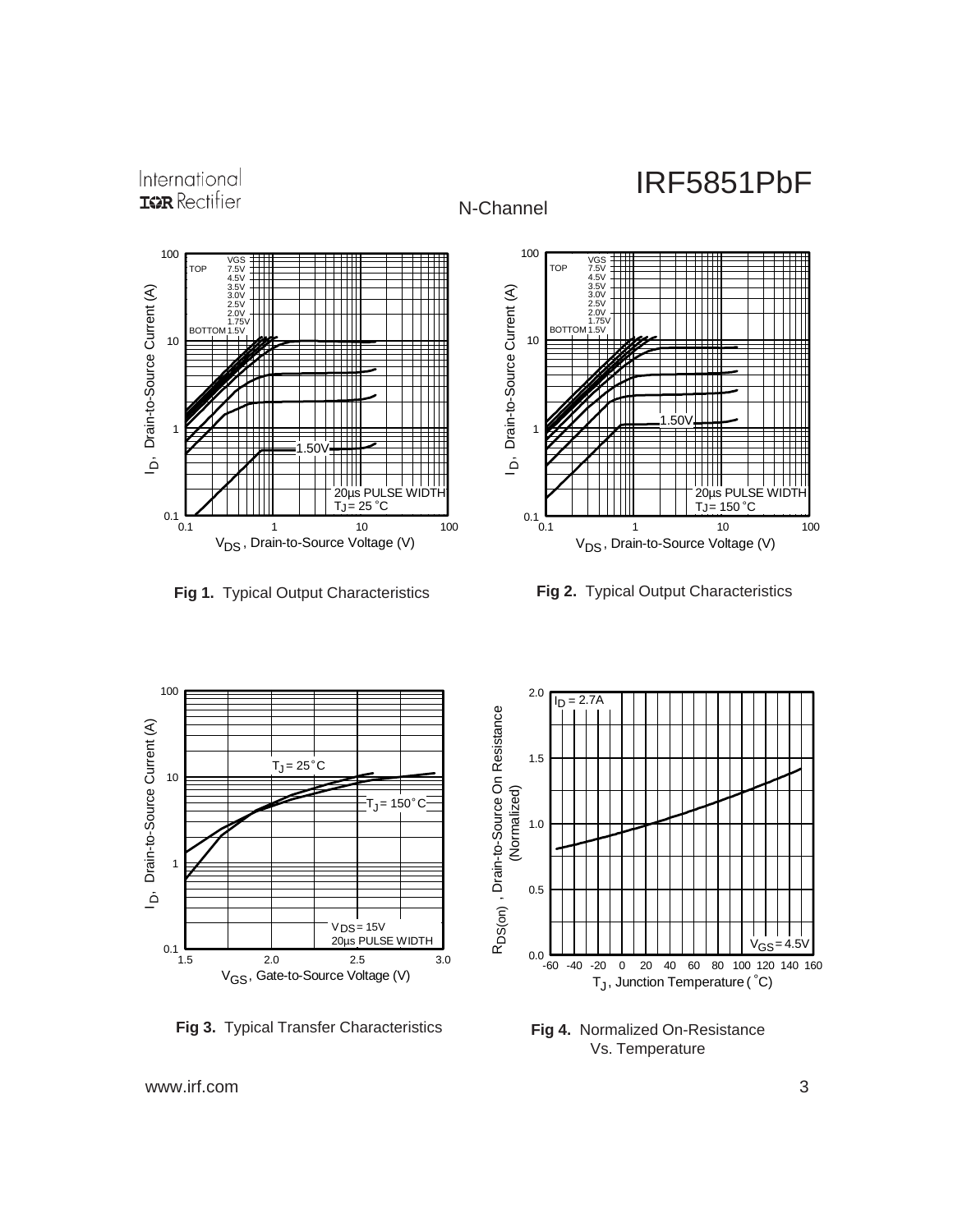

**Fig 8.** Maximum Safe Operating Area

4 www.irf.com

Forward Voltage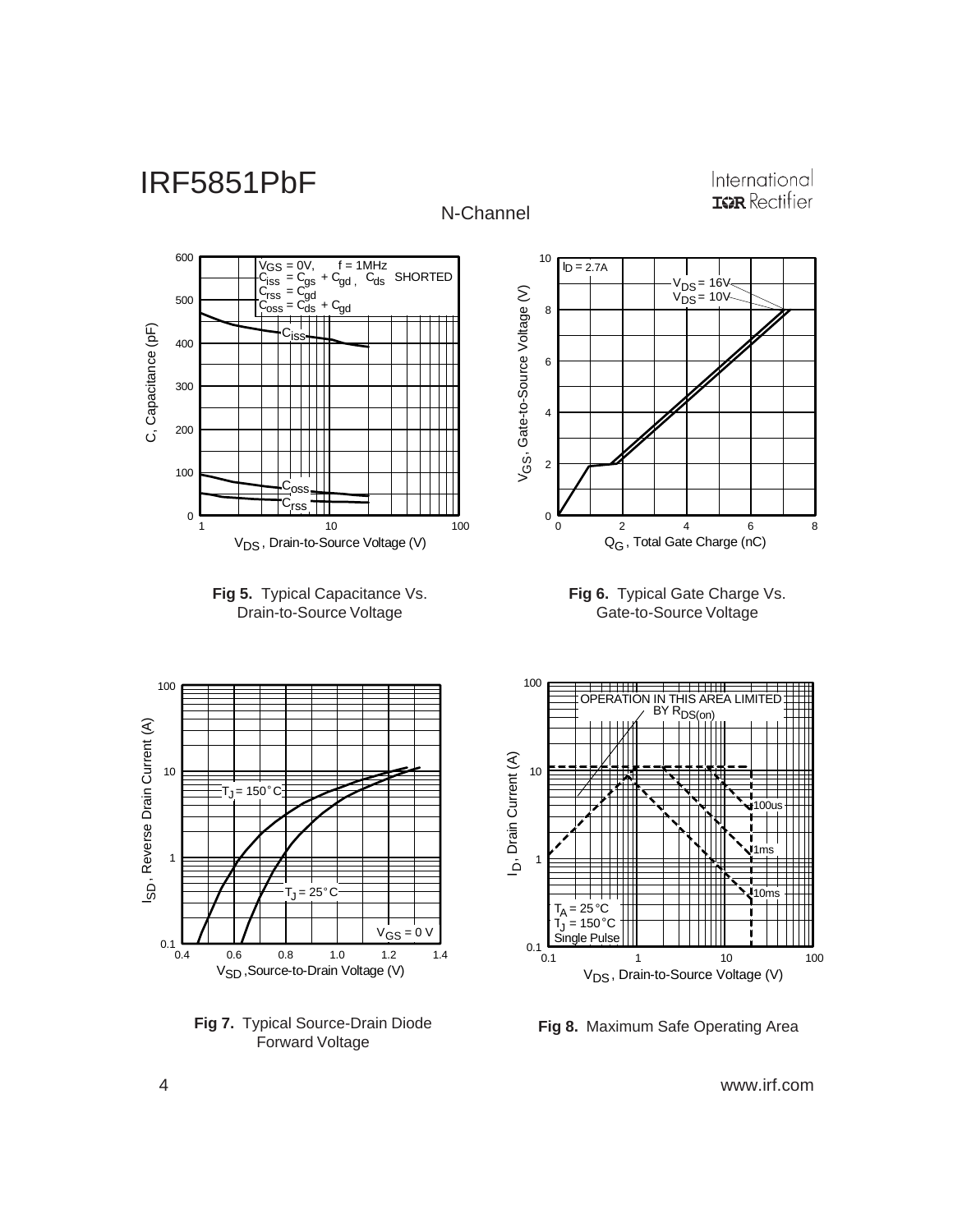### International **IGR** Rectifier









**Fig 10a.** Switching Time Test Circuit



**Fig 10b.** Switching Time Waveforms



N-Channel

**Fig 10.** Typical Effective Transient Thermal Impedance, Junction-to-Ambient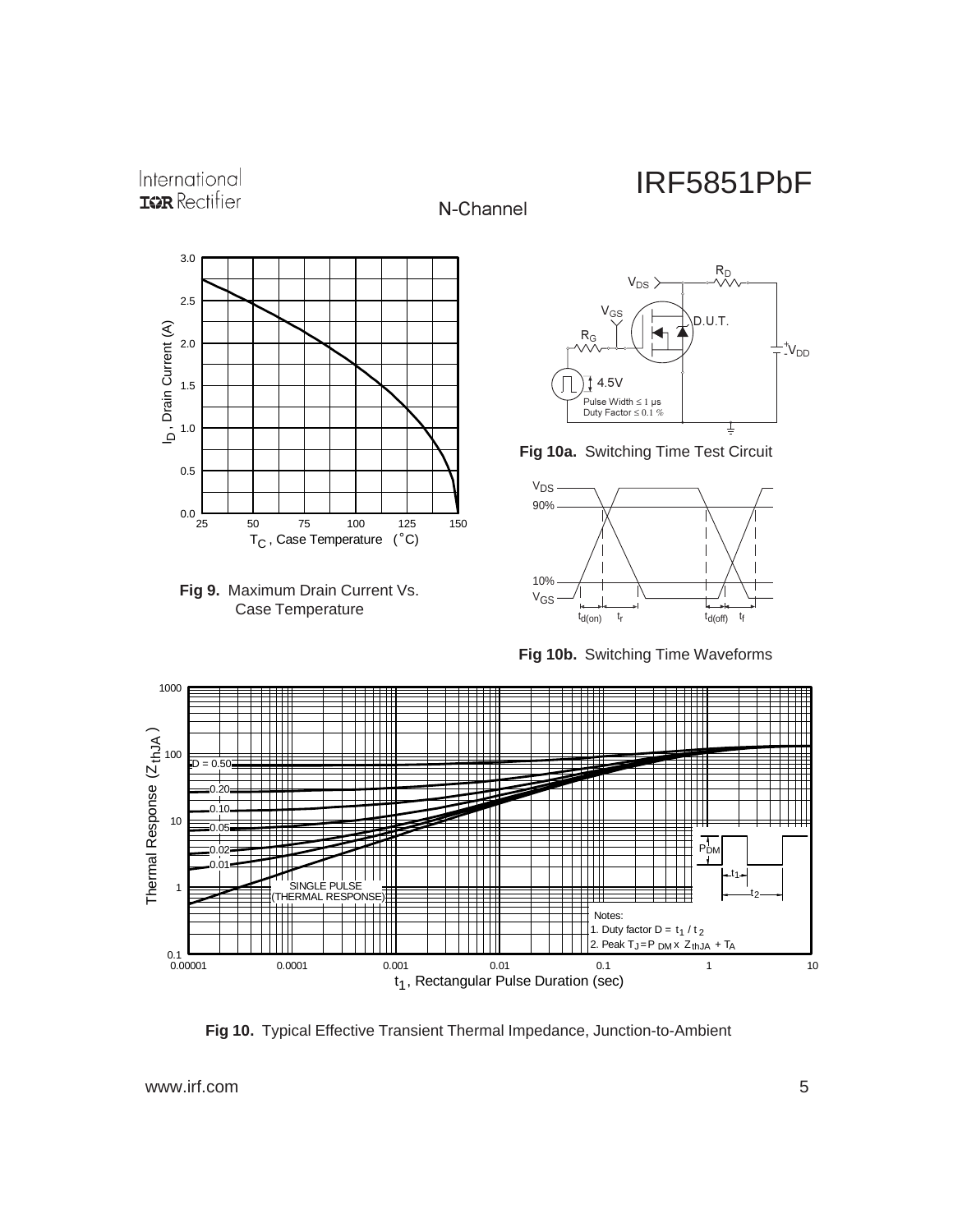

**Fig 11.** Typical On-Resistance Vs. Gate Voltage





**Fig 13a.** Basic Gate Charge Waveform **Fig 13b.** Gate Charge Test Circuit

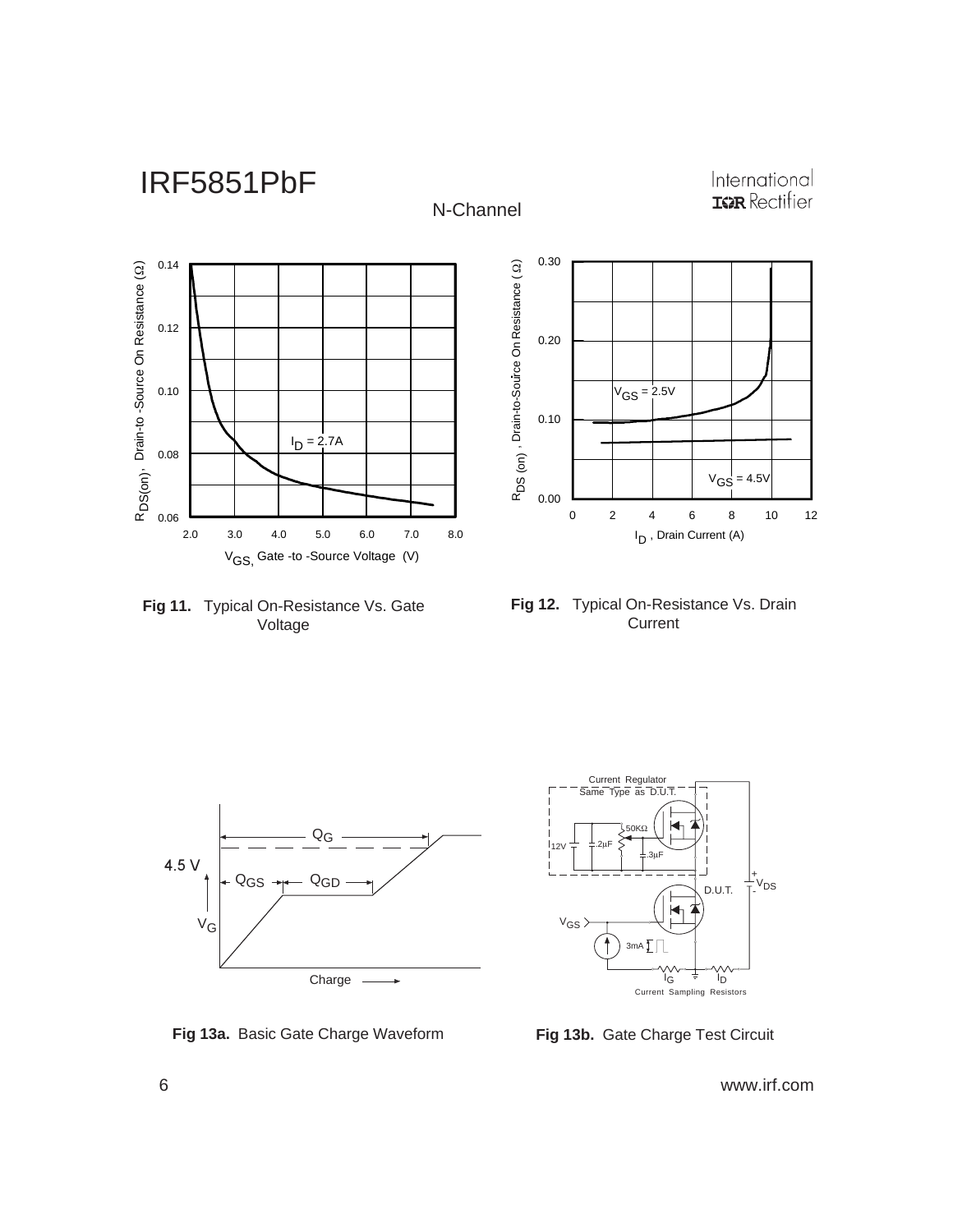

**Fig 14.** Threshold Voltage Vs. Temperature

Fig 15. Typical Power Vs. Time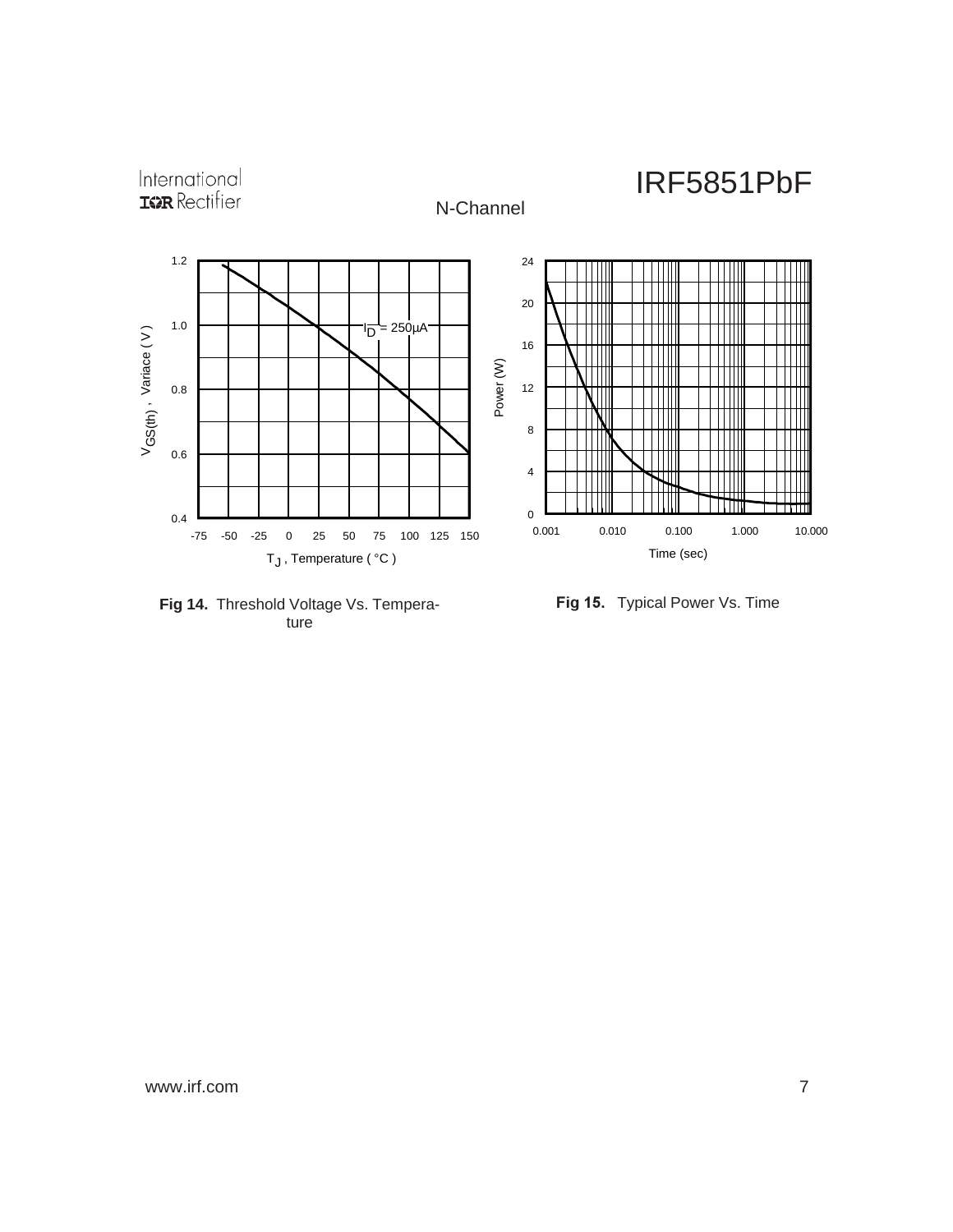



International **IGR** Rectifier

**Fig 16.** Typical Output Characteristics **Fig 17.** Typical Output Characteristics



**Fig 18.** Typical Transfer Characteristics



**Fig 19.** Normalized On-Resistance Vs. Temperature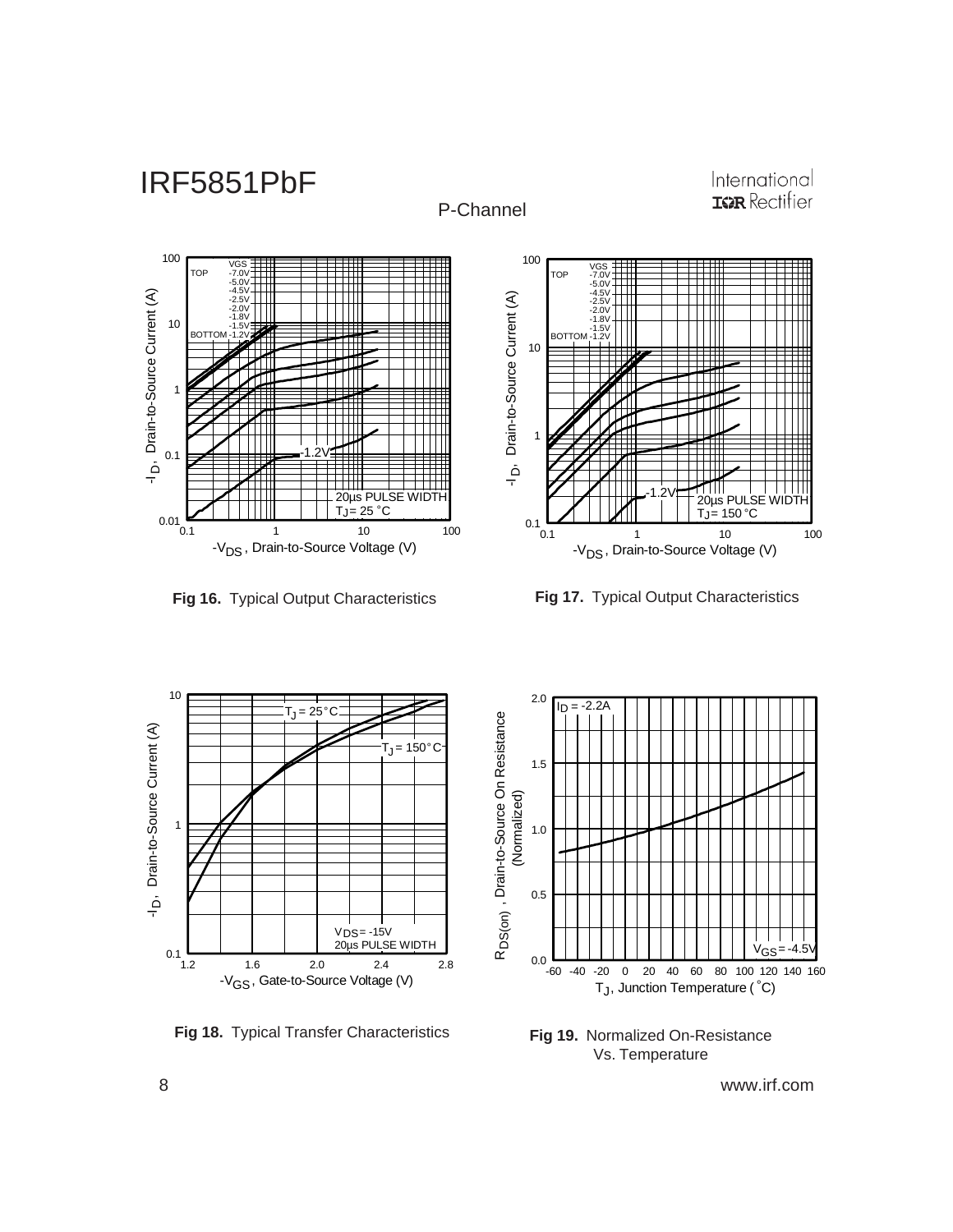International **IGR** Rectifier



**Fig 23.** Maximum Safe Operating Area

www.irf.com 9

**Fig 22.** Typical Source-Drain Diode Forward Voltage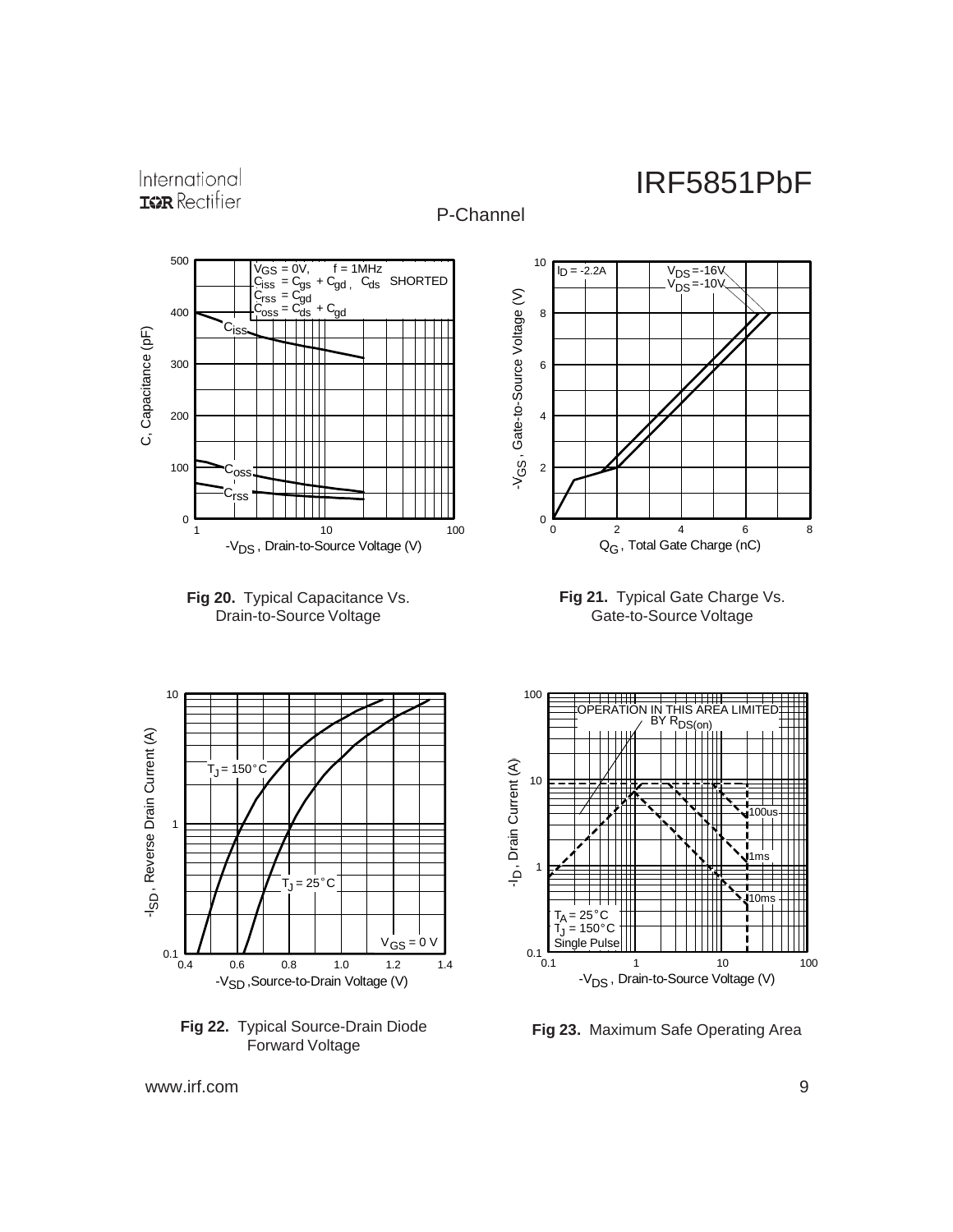P-Channel

International **IGR** Rectifier







### **Fig 25a.** Switching Time Test Circuit



**Fig 25b.** Switching Time Waveforms



**Fig 26.** Typical Effective Transient Thermal Impedance, Junction-to-Ambient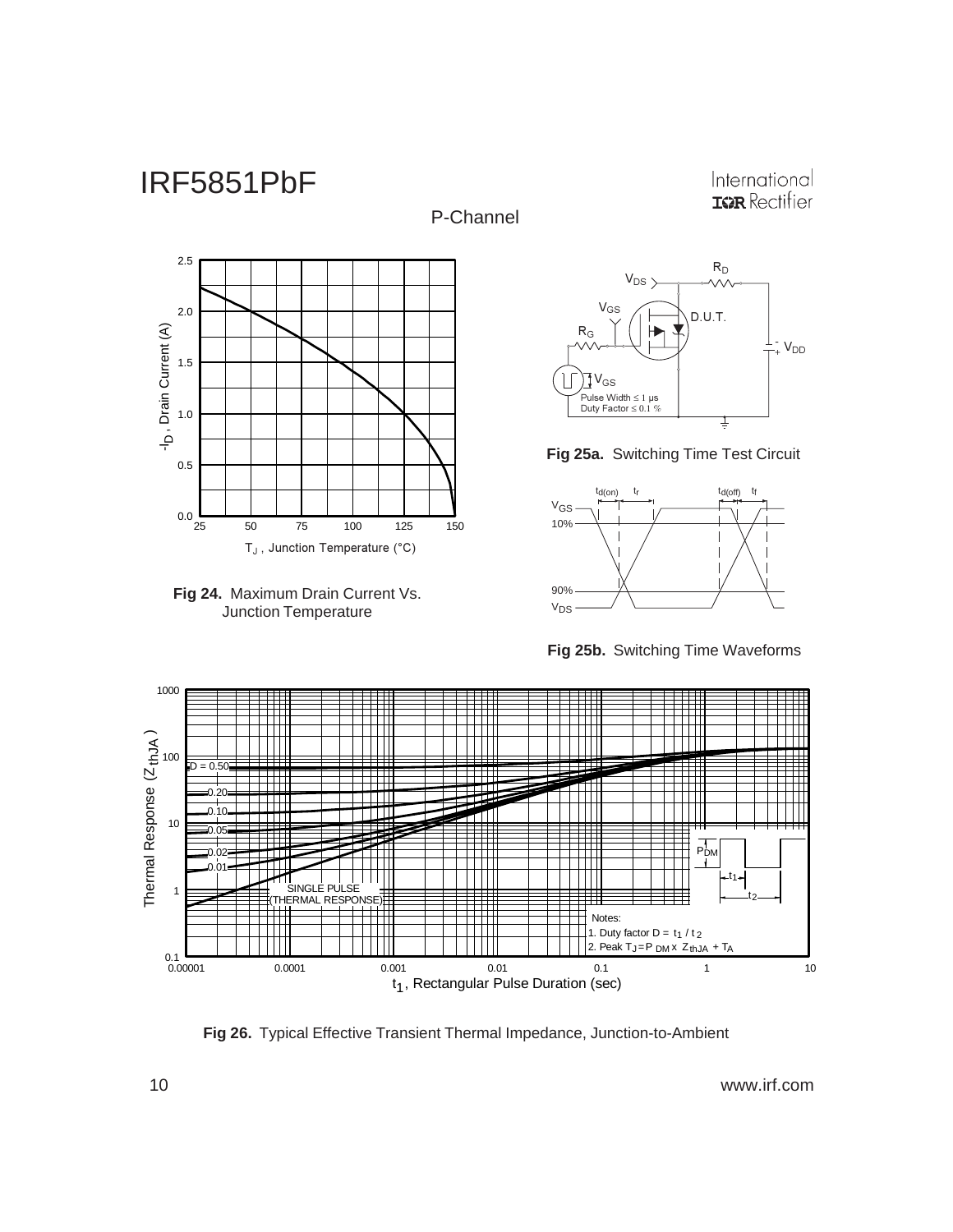

P-Channel

**Fig 27.** Typical On-Resistance Vs. Gate Voltage





**Fig 29a.** Basic Gate Charge Waveform **Fig 29b.** Gate Charge Test Circuit

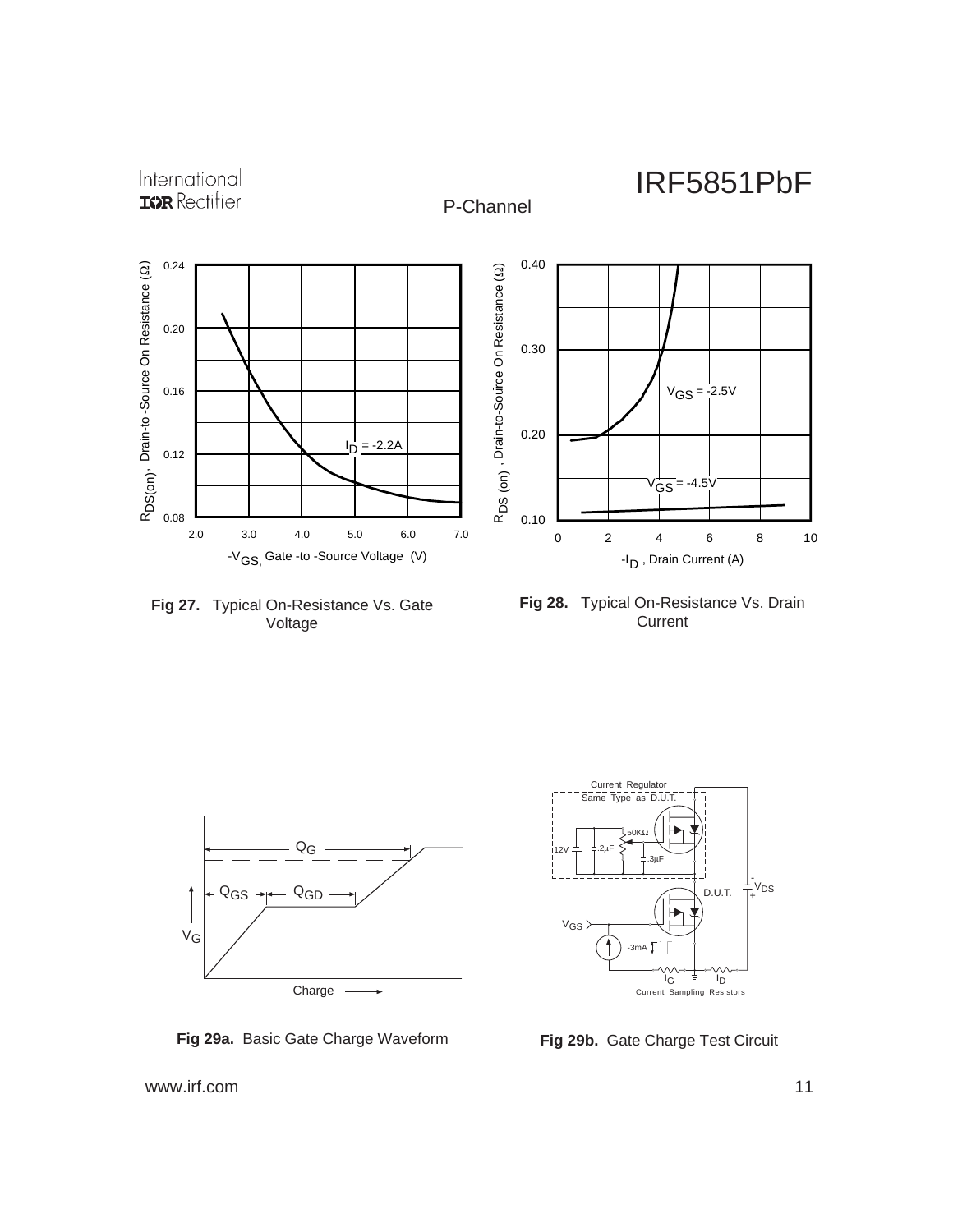

**Fig 30.** Threshold Voltage Vs. Temperature **Fig 31.** Typical Power Vs. Time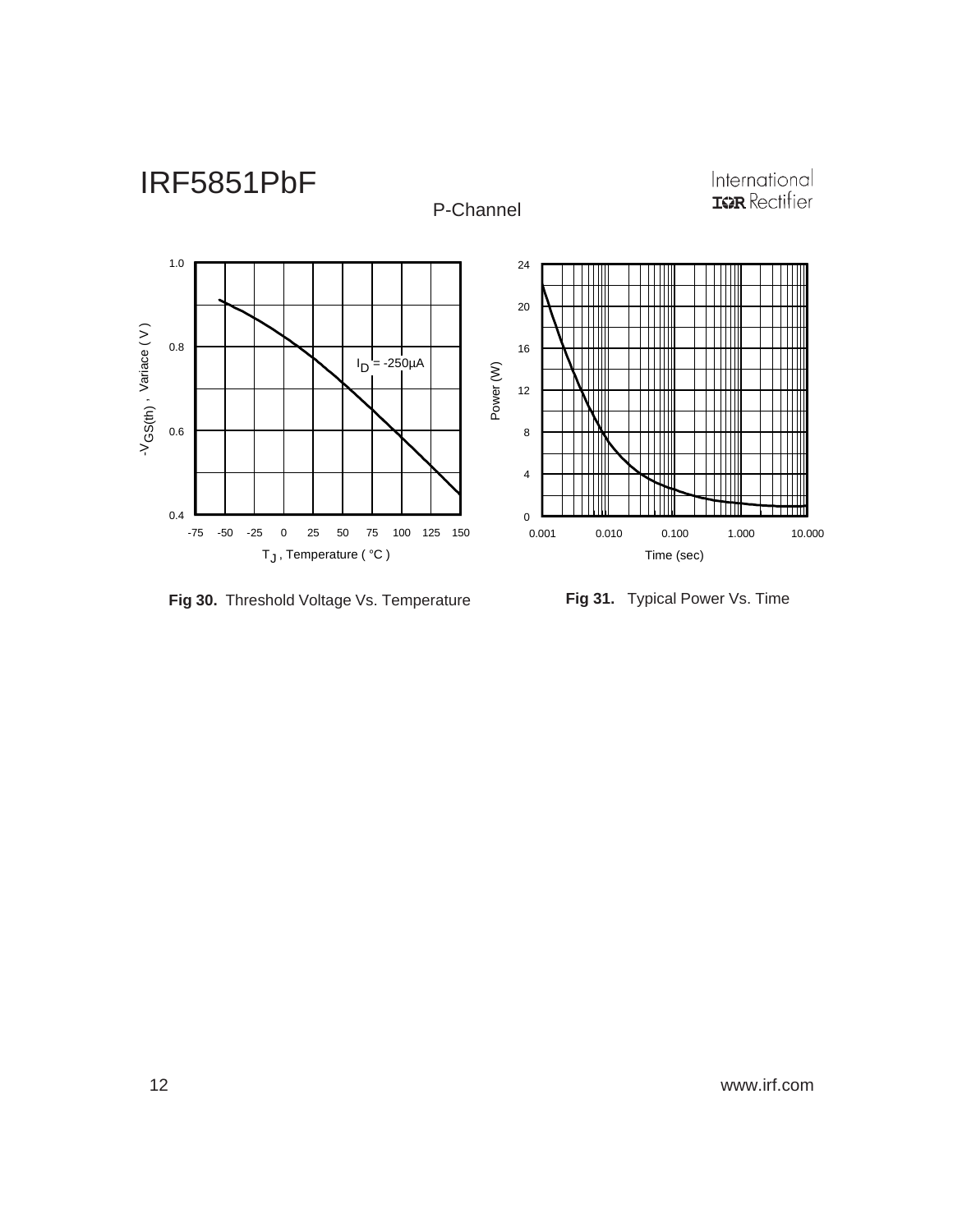# International<br>**IGR** Rectifier TSOP-6 Package Outline



### TSOP-6 Part Marking Information

W = (1-26) IF PRECEDED BY LAST DIGIT OF CALENDAR YEAR

|                                      | YE AR | Υ              | <b>WORK</b><br><b>WEEK</b>         | W            |
|--------------------------------------|-------|----------------|------------------------------------|--------------|
| DATE CODE                            | 2001  | 1              | 01                                 | Α            |
| $Y = YEAR$                           | 2002  | $\overline{2}$ | 02                                 | B            |
| $W = WEEK$<br>PART NUMBER            | 2003  | 3              | 03                                 | C            |
| A YW LC                              | 2004  | 4              | 04                                 | D            |
|                                      | 2005  | 5              |                                    |              |
| $\overline{C}$                       | 2006  | 6              |                                    |              |
| CODE                                 | 2007  | $\overline{7}$ |                                    |              |
| TOP                                  | 2008  | 8              |                                    |              |
|                                      | 2009  | 9              |                                    |              |
| PART NUMBER CODE REFERENCE:          | 2010  | 0              | 24                                 | X            |
|                                      |       |                | 25                                 | Y            |
| $A = S13443DV$                       |       |                | 26                                 | Z            |
| $B = IRF5800$                        |       |                |                                    |              |
| $C = IRF 5850$                       |       |                | W = (27-52) IF PRECEDED BY ALETTER |              |
| $D = IRF 5851$                       |       |                | <b>WORK</b>                        |              |
| $E = IRF5852$                        | YE AR | Υ              | <b>WEEK</b>                        | W            |
| $F = IRF5801$                        | 2001  | A              | 27                                 | A            |
| $I = IRF 5805$                       | 2002  | B              | 28                                 | B            |
|                                      | 2003  | C              | 29                                 | $\mathsf{C}$ |
| $J = IRF5806$                        | 2004  | D              | 30                                 | D            |
| $K = IRF5810$                        | 2005  | Ε              |                                    |              |
| $L = IRF5804$                        | 2006  | F              |                                    |              |
| $M = IRF5803$                        | 2007  | G              |                                    |              |
| $N = IRF 5802$                       | 2008  | H              |                                    |              |
|                                      | 2009  | J              |                                    |              |
| Note: A line above the work week     | 2010  | K              | 50                                 | Χ            |
| (as shown here) indicates Lead-Free. |       |                | 51                                 | Υ            |
|                                      |       |                | 52                                 |              |